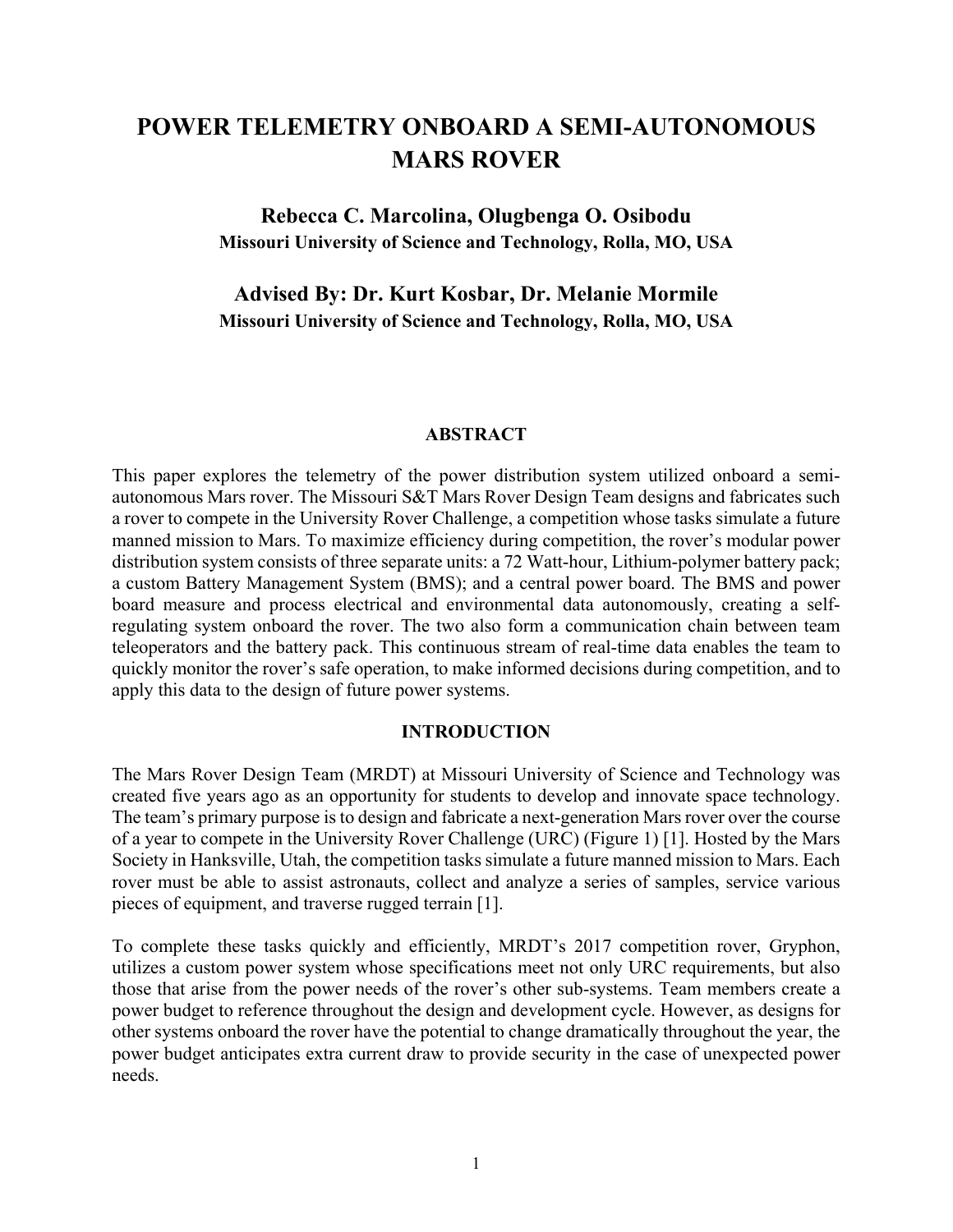

Figure 1: MRDT's 2017 Competition Rover, Gryphon

By creating an adaptable, versatile power distribution system, the team has flexibility in its design cycle without sacrificing or taxing the rover's power needs. This adaptability also presents additional challenges. A vehicle built to encounter harsh terrain, the components of a rover must be both durable and well secured. Special consideration must be given to the power distribution system - it must be able to protect itself amid a mechanical failure. Should electrical components loosen, there is a possibility that they could short or spark and harm connected devices or other sub-systems. On the other hand, the power distribution system must also remain both easily serviceable and accessible for the dynamic design and development cycles of the other subsystems. In response, the team has created a modular power distribution system characterized by its independent component designs. This design method also provides an additional benefit through the formation of a communication chain between the rover and team operators. To function safely and properly, individual units of the power distribution system continuously relay data about their present operating conditions. The team can then monitor these conditions in real time, and adjust them as necessary while the rover is in operation. The result is an innovative, effective solution to the challenges of competition.

# **THE POWER DISTRIBUTION SYSTEM**

The purpose of the rover's power distribution system is to create, allocate, and manage power across each of its other five major sub-systems. These include the following: Drivetrain, Ground Support Systems, Manipulators, Rovecore, and Science [2]. Gryphon's power distribution system is composed of three distinct units: a Lithium-Polymer battery pack, a custom Battery Management System (BMS), and a central power board. To streamline this design, the battery pack and BMS are contained within a single structure known as the battery box. The system's configuration is illustrated below in Figure 2.

Each aspect of Gryphon's power system was developed according to additional team-mandated requirements. First and foremost, the team wanted each element of the system to be easily accessible for testing and maintenance throughout its development. Second, as each sub-system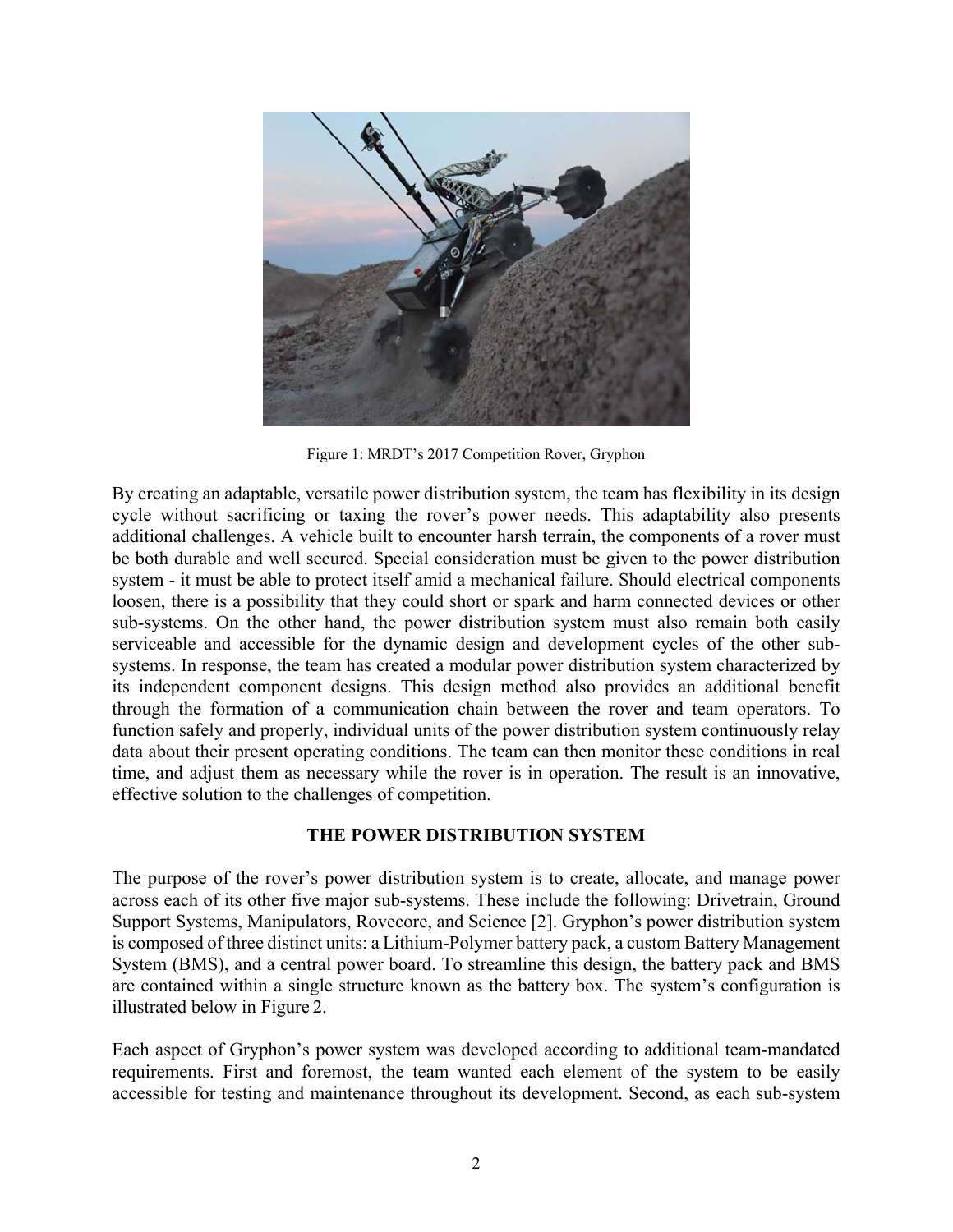has its own current and voltage requirements, the power distribution system must be compatible with a wide range of devices without decreasing its power output. Lastly, MRDT wanted to incorporate both manual and automatic safety features and controls into the battery pack, BMS, and power board. These additions protect the electrical components and devices onboard the rover in case of a major failure.



Figure 2: The Power Distribution System Positioned Between Gryphon's Motor Controllers

To meet these requirements, the team chose a modular design for Gryphon's power distribution system. This means that each unit of the system operates almost completely independently of one another, which allows the team greater control of the entire system. They can also be tested and developed simultaneously, affirming the system's versatile nature. Modularity represents the biggest design consideration of Gryphon's power distribution system – it ensures that each device onboard the rover is interchangeable yet able to operate according to its own unique power needs and specifications.

# **THE BATTERY PACK**

To power Gryphon, the team chose Lithium-Polymer (LiPo) 18650 cells for their excellent energy density, as their energy to size ratio is significantly higher than other battery options [3, 4]. These batteries have also been utilized in previous MRDT rovers, and have shown to be a reliable power source during competition. The battery pack must have the potential to supply a maximum sustained peak current of 180A to the rover - a situation that only arises when all of the drive motors, telecommunications systems, camera gimbals, and the robotic arm are operating simultaneously. Additionally, after establishing the power budget and studying the performance of the team's previous rover, it was determined that a battery pack of the same type and size - but not mechanical structure - should be utilized in Gryphon's power distribution system. The structure of the previous pack arranged the cells in a flat sheet, but it proved to be flimsy and difficult to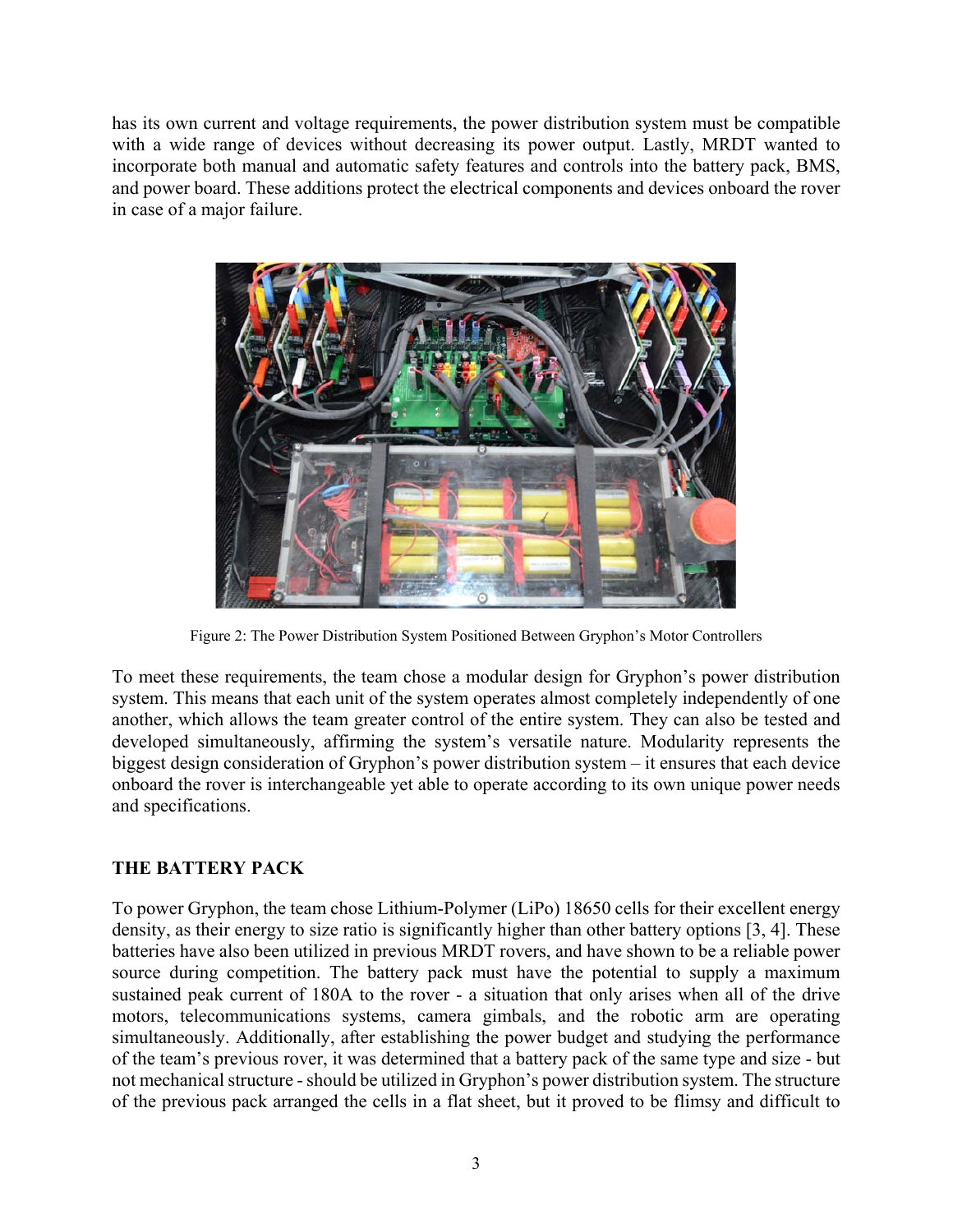service. Gryphon's battery pack, therefore, was designed to be sturdier, and is shown below in Figure 3. Individual LiPo cells are contained in 3-D printed cell holders in groups of ten, and are then connected in parallel to create a single battery block. Gryphon's battery pack is composed of eight of these blocks connected in series.



Figure 3: The Battery Pack

The LiPo cells are arranged in a 2x5 array within each block, and each block features conductive tabbing spot-welded across its top and bottom. By attaching bus bars across one end of the battery pack and two separate contacts at the other, this design enables connection when the blocks are simply bolted together. The bus bars are composed of electrical grade aluminum, while the contact points are electrical grade aluminum washers placed into recessed ports in the battery pack's plastic endcaps. These cell holders also feature small holes through which team members can measure the voltage of individual blocks. Digital temperature sensors are also embedded within the pack to ensure the batteries' safe operation. The innovative structure of Gryphon's battery pack enables MRDT operators to remove and replace individual cell blocks easily in the case of malfunction or damage. Its design streamlines the pack's wiring and voltage measurements, both electrically and manually, while the pack's assembly maintains the proper condition of the cells and their connections. Additionally, the recessed design of the pack's contacts ensure that they can only be accessed deliberately, lowering the chance of both injury and accidental pack shortage.

## **THE BATTERY MANAGEMENT SYSTEM**

The primary purpose of the BMS is to monitor and manage the condition of the battery pack. As LiPo batteries that operate below or beyond their rated voltage can ignite or explode, it is imperative that the team is able to continually assess their condition while operating the rover. Most of the concepts behind Gryphon's BMS were adapted from the design of the BMS onboard the team's previous rover. Its execution has been very different, however, as the former BMS was never fully operational. As a result, MRDT carefully considered the design and fabrication of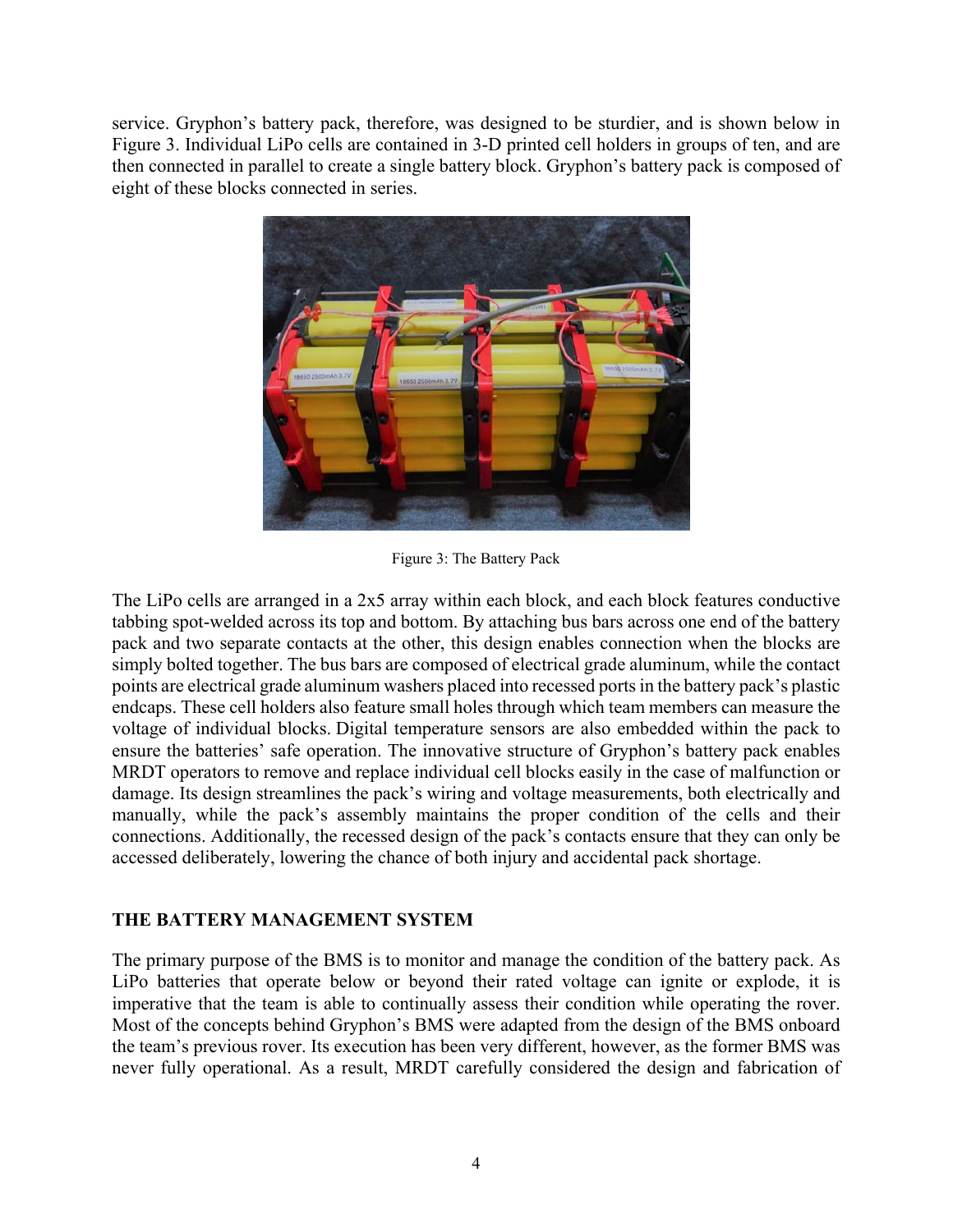Gryphon's BMS. The device encompasses a custom printed circuit board coupled with an MSP432 microcontroller, various MOSFETs, and an array of individual sensors (Figure 4) [3].



#### Figure 4: The BMS

These additions enable the BMS to continuously measure and record the temperature, voltage, and current draw of the battery pack. As data is collected, the microcontroller communicates this information to team operators and, if necessary, protects the pack from danger. All readings are transmitted to the team's base station, an external communication center. It allows team operators to collect telemetry from each onboard system, display it for analysis and discussion, and send commands back to the rover. By analyzing these readings, the team can monitor Gryphon's status during competition and make informed decisions as it runs. Additional abilities of the BMS are completely autonomous. The device can assess and adjust dangerous or unfavorable temperature conditions within the battery pack by operating up to four fans positioned throughout the battery box. Furthermore, the BMS protects the entire power distribution system against overcurrent by automatically shutting down the rover should it detect current levels greater than the allotted 180A output of the batteries. Coupled with a manual emergency stop button that disconnects the rover's batteries from the power board completely, these two emergency stop functions ensure the safety of team operators should any type of problem arise concerning the rover's sub-systems. In the case of the batteries reaching dangerously low voltage, the BMS will turn off power to the rover, and then itself, by means of an electrically resettable rocker switch. It will also automatically turn itself off to save power if it is left on while the rover is off for more than an hour. The streamlined design of Gryphon's BMS offers a functional, practical approach to navigating competition tasks safely, while its communication chain of power system data enables team members to operate the rover efficiently and effectively.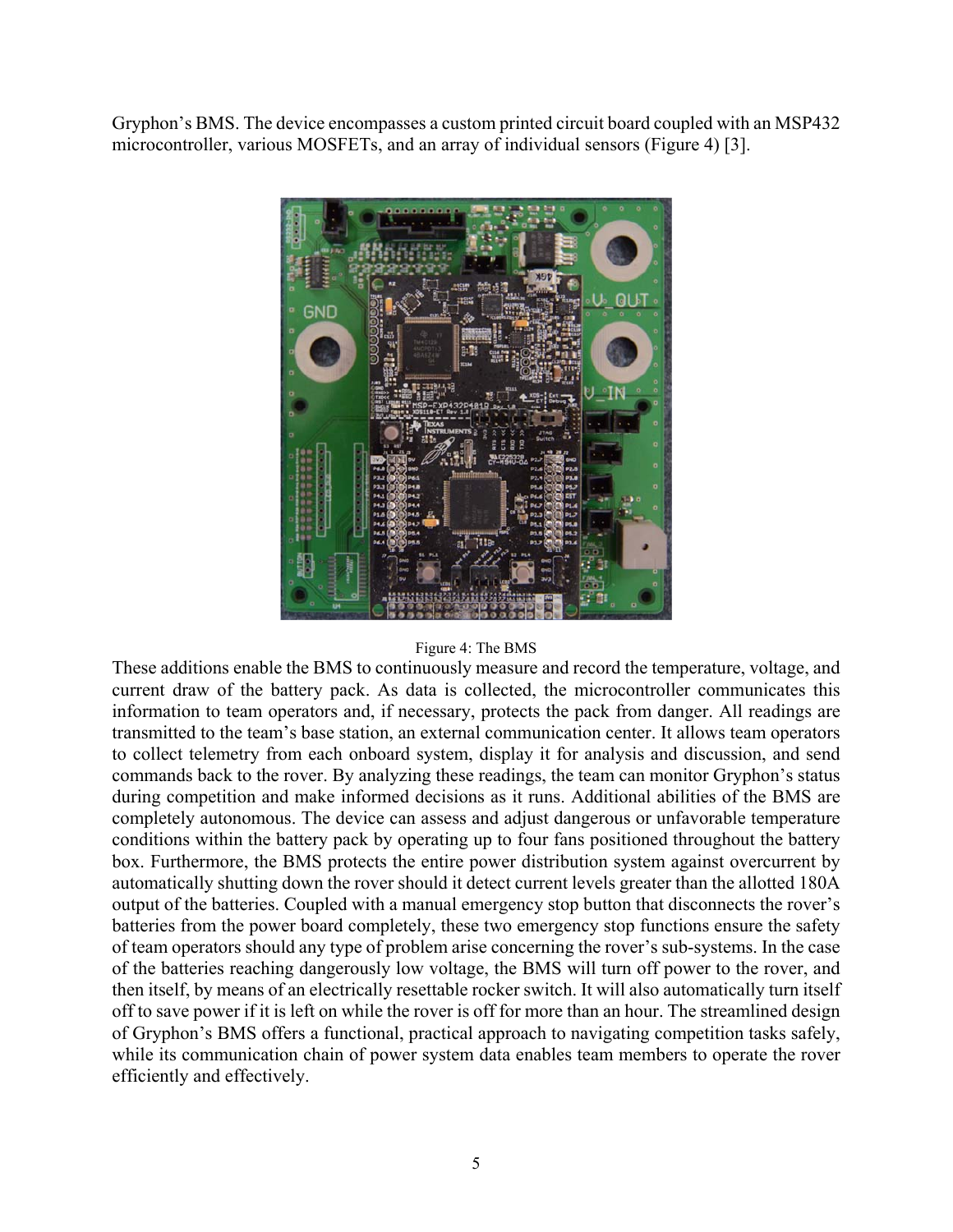#### **THE POWER BOARD**

The power board is responsible for regulating and distributing the power received from the battery box to the rest of the systems onboard the rover. It does so by relying upon a combination of hardware and software power controls. While influenced by previous designs, the layout of Gryphon's power board was reorganized to give team operators more control over the total distribution of power by separating critical and noncritical system devices. This separation helps to protect the rover and its systems in the case of an electrical short. Should there be a shortage in the rover's robotic arm, for example, this design prevents other systems from shorting as well.

As illustrated in Figure 5, power is allocated from the batteries to the other sub-systems through a collection of eleven different buses. Seven of these buses are responsible for distributing power directly from the battery pack to Gryphon's motor controllers, a group of devices that control the rover's propulsion system. The remaining four buses - communications, logic, actuation, and extra - power devices across the rest of the rover's sub-systems. As these four buses must receive power at a constant rate of 12V, pack voltage and current first pass through one of three different 12V buck converters to accommodate this restraint. This is necessary because the typical range of pack voltage is 25 - 32V.



Figure 5: The Power Board with Its Seven Motor Buses and Four Specialized Buses

The communications bus powers all of the communication devices onboard Gryphon, while the logic bus powers all of its other integrated circuits and microcontrollers. The actuation bus powers the higher current devices, such as the cameras onboard the rover or the motors that open and close the rover's drop bay. These devices may draw anywhere from 1 - 6A continuously, as opposed to most of the rover's other devices that operate within a 100 - 500mA range. The extra bus provides additional power to any systems if necessary. It was added as a security measure for cases where systems need more current than they were originally allotted in the power budget.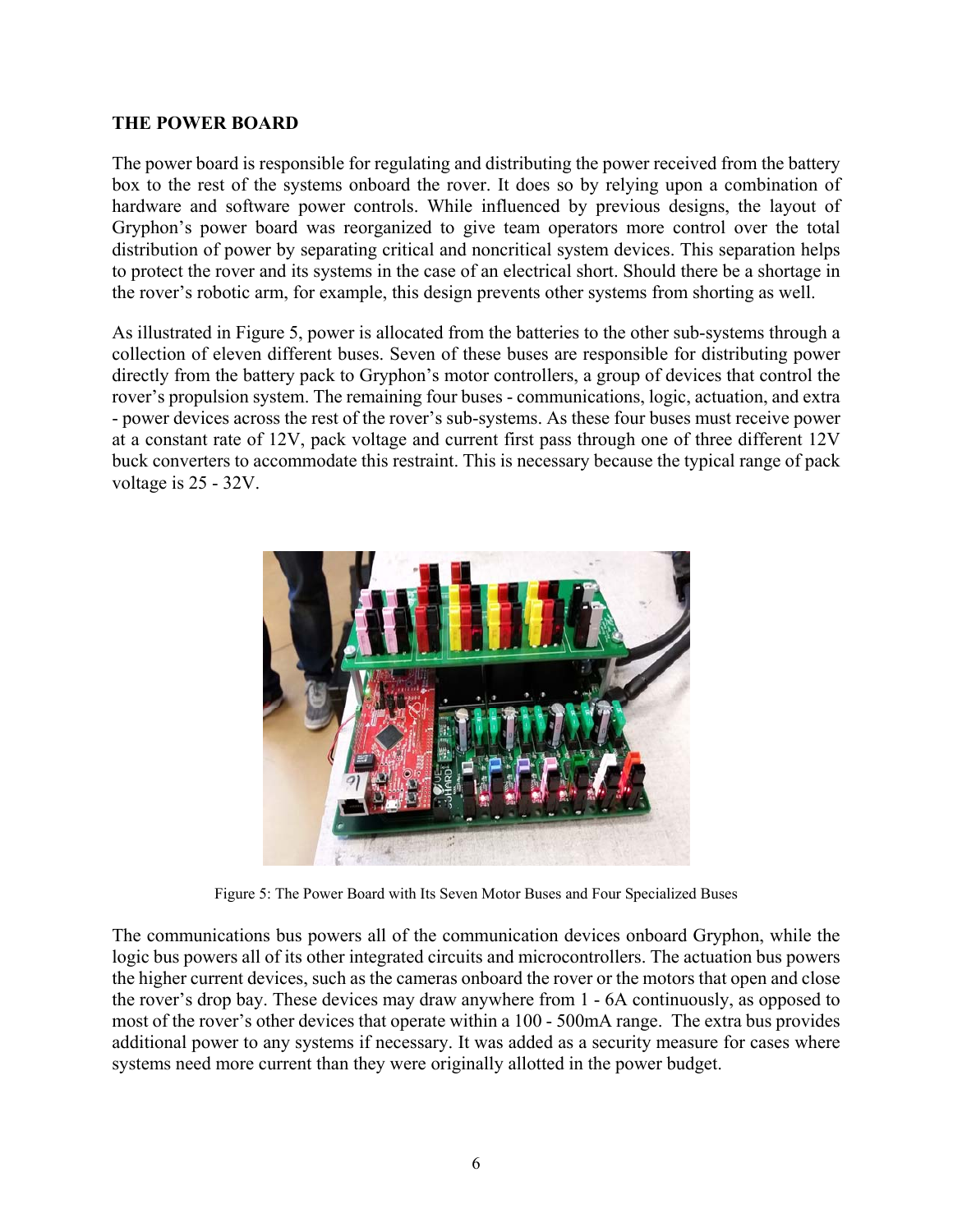Each of the eleven buses have their own independent current sensors, switching MOSFETS, and fusing. The current sensors report data about each bus to the microcontroller which has software defined current limits. Should the current draw for any bus rise above the set limit, the microcontroller will automatically disable that bus. The fuse for each bus is installed in series to provide a hardware backup should the microcontroller fail. The motor buses connect directly to their specified motor controller by means of Anderson Powerpole connectors on the power board, while the remaining buses pass through an additional printed circuit board known as the patch panel before connecting to their portion of the rover. The patch panel is a separate board mounted onto the power board that provides each bus with multiple vertical Anderson connector pairs. Both the power board and the patch panel are shown below in Figure 6.



Figure 6: 3-D Model of Gryphon's Power Board (lower) and Patch Panel Attachment (upper) Generated in Siemens NX Modeling Software

Every competition task requires its own specialized devices, so it is extremely valuable for the team to be able to connect different devices to the power distribution system. The same connection is used for both the rover's science arm and its robotic arm, for example, and the team must remove and replace these devices between the science and equipment servicing tasks. Gryphon's power board is designed to offer additional protection and utility through the separation of each bus to manage situations such as these. The practice of separating the buses streamlines and manages the power output from the batteries safely and rapidly. This method also protects Gryphon from major electrical damage due to a short, as it would affect an individual system as opposed to all boards and components. The separated buses ultimately allow MRDT operators greater control of specific devices on the rover, as well as more reliability as vital devices are independently powered.

## **SYSTEM INTEGRATION AND TELEMETRY**

Gryphon's power distribution system has two separate communication methods that are bridged within the power board. There is an internal communication system for the power board and BMS to exchange data, and an external system which is used to communicate between the rest of the rover and the base station. The internal communication is achieved with a three wire RS-232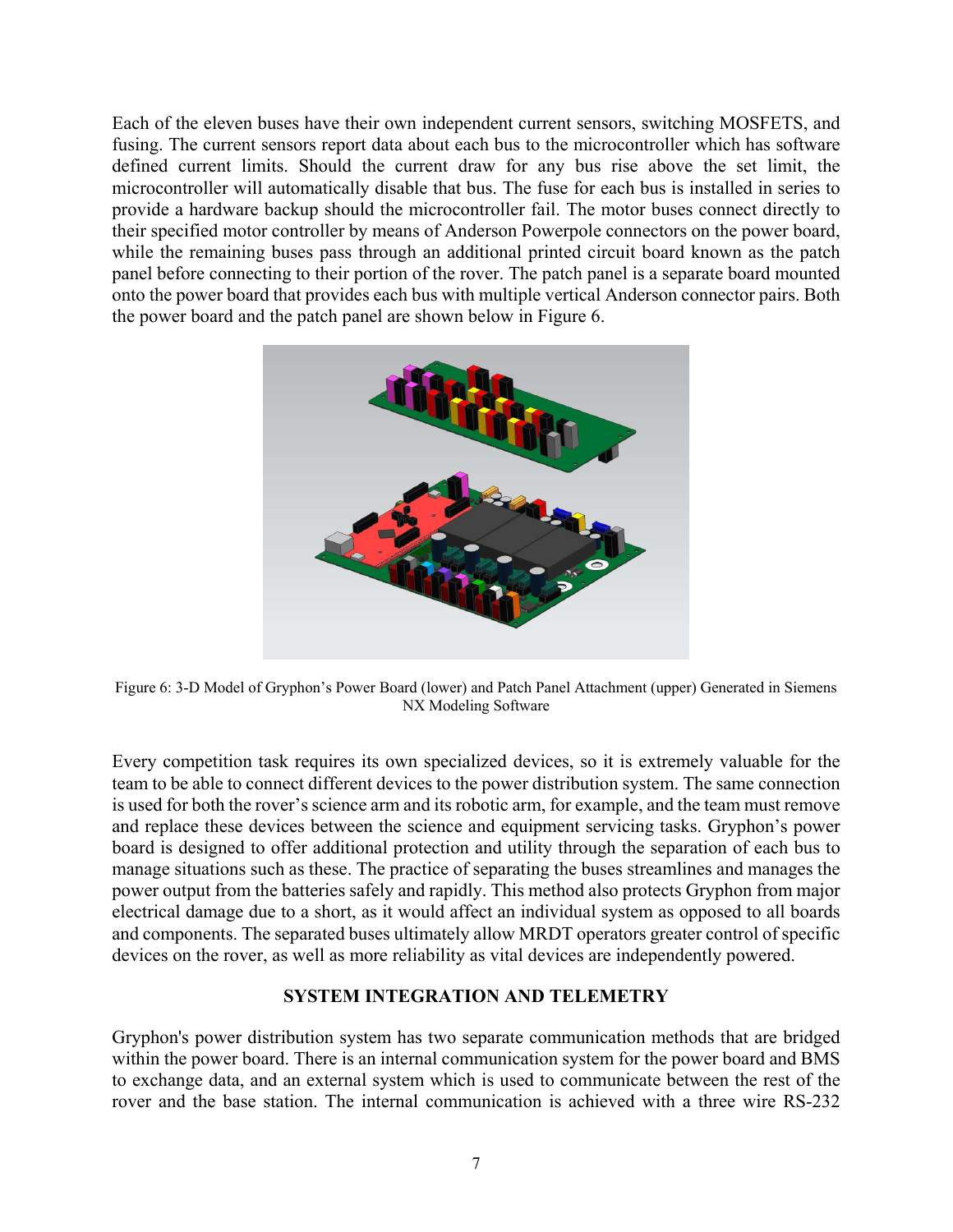connection, whereas the external communication utilizes MRDT's custom protocol, RoveComm. This divide between internal and external communication is necessary due to the lack of support for RoveComm on the hardware of the BMS. The low-power MSP432 microcontroller on the BMS does not support the Ethernet connectivity necessary for RoveComm, so RS-232 was chosen as a suitable alternative. By using these two communication methods in tandem, the team receives a continuous stream of reliable data that allows operators to make informed decisions during competition.

# **INTERNAL COMMUNICATION**

Power board to BMS communication is implemented by combining the RS-232 protocol with a three-wire serial line. RS-232 uses +15V as a logical low and -15V as a logical high. This design decision was made because the standard Universal Asynchronous Receive/Transmit (UART) protocol generated by the microcontrollers on the BMS and power board only have a range of 0V - 3.3V. As the layout of the rover was not finalized when the team selected the communication protocols, the team needed to employ one that would be reliable regardless of the noise level surrounding the signal wire. For this reason, the team chose to utilize RS-232. Its higher voltage range reduces noise on the signal line caused by the large buck converters on the power board itself in addition to the noise generated by the motor controllers situated on either side of it. By implementing this communication protocol on Gryphon, the team increases the reliability of messages sent between the power board and BMS while retaining the unit's flexible design. Messages sent from the power board include commands to turn on and off the fans in the battery box, to reset the battery pack power output, and to shut down the pack output. Upon receiving these commands, the BMS acts accordingly and then responds to the power board. It primarily sends data about the current being drawn from the battery pack, the battery pack voltage, and the temperature of the battery pack to the power board. This data sent between the power board and BMS is crucial to the safe operation of the rover. Most importantly, it allows the team to monitor and adjust the condition of the battery pack. To ensure that these messages are properly delivered and received, MRDT chose this method of communication because it reduces the distortion and damage of the messages sent between the BMS and power board. This, in turn, improves the rover's performance during both development and competition.

# **EXTERNAL COMMUNICATION**

Base station operators utilize a team generated software known as Rover Engagement Display (RED) to relay commands to the devices onboard the rover during operation. This is made possible through a custom communication protocol known as RoveComm, which connects the base station to the rover's power board. It is inherited from MRDT's 2016 competition rover and is based on the lightweight User Datagram Protocol (UDP), a protocol that provides no guarantee of message delivery or packet duplication protection. RoveComm takes advantage of UDP's lightweight messages but adds its own message verification system. This implementation makes RoveComm a reliable communication system without being as resource intensive as Transmission Control Protocol (TCP). The header of a RoveComm message includes data about the version of the protocol used to send the message, the type of data being sent, the size of the data, and a flag to specify whether an acknowledgement response is required. Its packet structure allows for a variety of message types to be sent to the different devices on the rover.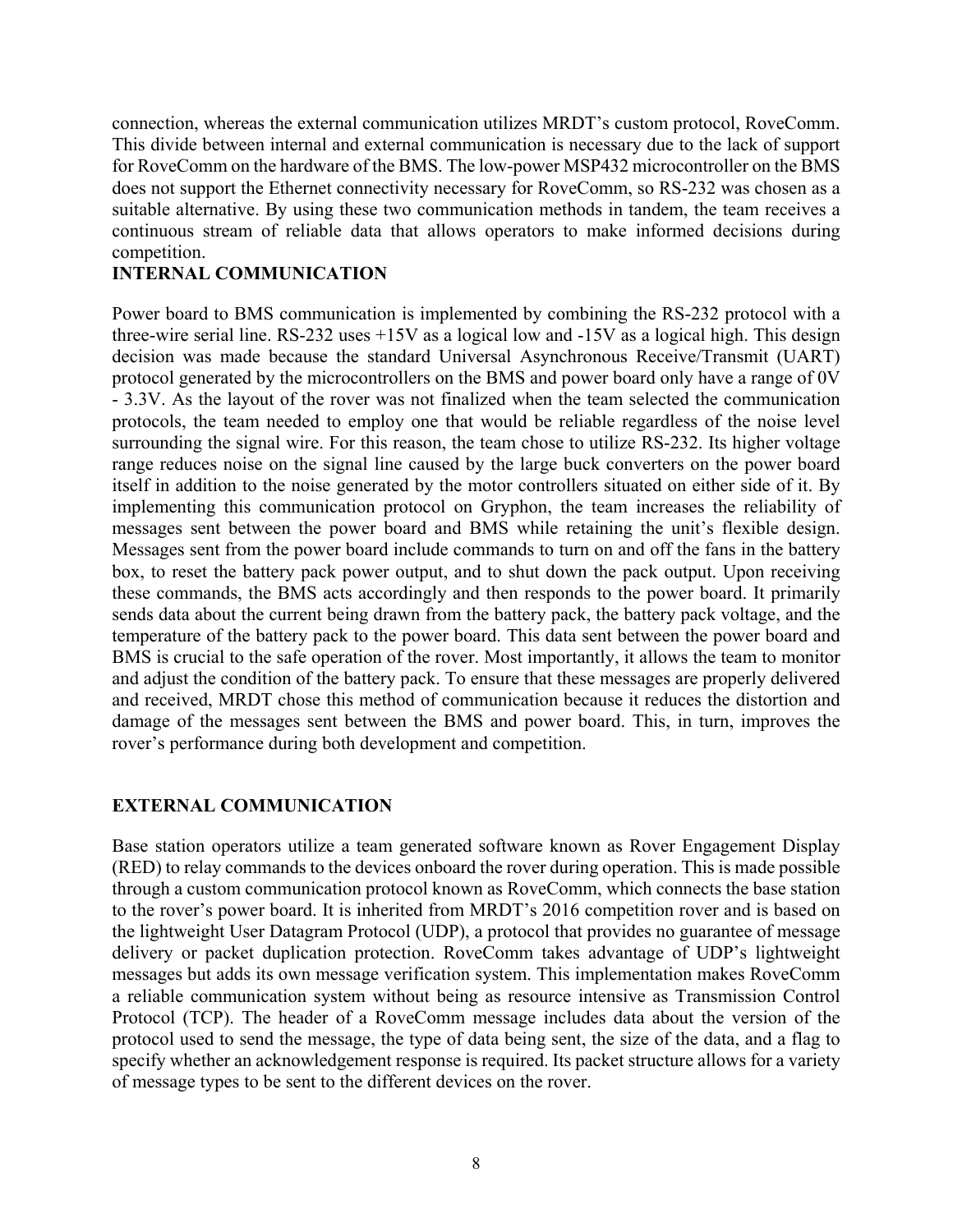As RoveComm is a protocol used by every device on the rover, its numerous types of data are divided according to each device's purpose. Thus, a section of RoveComm is reserved specifically for messages to and from the power board. These commands are typically used to disable and enable the motor, actuation, extra, and logic buses, but the power board also continuously sends data about the current readings of each bus to the base station. This communication channel is what allows the team to direct Gryphon during operation, as the base station operators use the information conveyed by the power board to determine their next command to Gryphon. They view the status and current draw of each of the various buses on the power board via a readout generated by RED, shown in Figure 7. This information is then used to make decisions about the rover's performance during its operation. For example, the URC science task requires a team's rover to take soil samples from a chosen location. MRDT operators would typically direct Gryphon to lower its science arm and begin drilling into the soil, but the cameras onboard the rover cannot always view the drill. This means that the team does not always know if the drill is spinning. To compensate, the team studies the current draw levels indicated by RED. As the science arm is connected to the actuation bus, the current level of the bus will fluctuate as the drill is used. The changes in the actuation bus's current level are shown in RED, so the team can evaluate the situation and respond accordingly. As each component of the power board listed in RED acts in a similar manner, team operators can monitor each sub-system onboard the rover during its operation. Developed by MRDT to enhance a rover's performance, RoveComm contributes to the safe, efficient operation of Gryphon and the communication chains the rover relies upon to succeed in competition.

| <b>POWER AND BMS</b><br>$\blacktriangleright$ |                   |                           |                  |
|-----------------------------------------------|-------------------|---------------------------|------------------|
| ON                                            | <b>OFF</b>        | Motor 1                   | 00.00 A          |
| ON                                            | <b>OFF</b>        | Motor <sub>2</sub>        | 00.00 A          |
| ON                                            | <b>OFF</b>        | Motor 3                   | 00.00 A          |
| ON                                            | OFF               | Motor 4                   | 00.00 A          |
| ON                                            | <b>OFF</b>        | Motor 5                   | 00.00 A          |
| ON                                            | <b>OFF</b>        | Motor <sub>6</sub>        | 00.00 A          |
| ON                                            | <b>OFF</b>        | Extra                     | 00.00 A          |
| ON                                            | <b>OFF</b>        | Actuation                 | 00.00 A          |
| ON                                            | <b>OFF</b>        | Logic                     | 00.00 A          |
| ON                                            | <b>OFF</b>        | Comms                     | 00.00 A          |
| ON                                            | <b>OFF</b>        | Comm Logic                |                  |
| ON                                            | <b>OFF</b>        | Fans                      |                  |
|                                               | ON OFF            | <b>BMS Buzzer</b>         |                  |
|                                               |                   | <b>Input Voltage</b>      | 00.00 V          |
|                                               |                   | <b>Total Pack Current</b> | 00.00 A          |
| <b>BMS Temp 1</b>                             |                   |                           | $0.0^\circ$      |
|                                               | <b>BMS Temp 2</b> |                           | $0.0^\circ$      |
|                                               |                   | <b>REBOOT</b>             | <b>SHUT DOWN</b> |
|                                               |                   | <b>START LOG</b>          | <b>STOP LOG</b>  |
| <b>OTHER</b>                                  |                   |                           |                  |

Figure 7: Example Readout of the Power System Toggles in RED